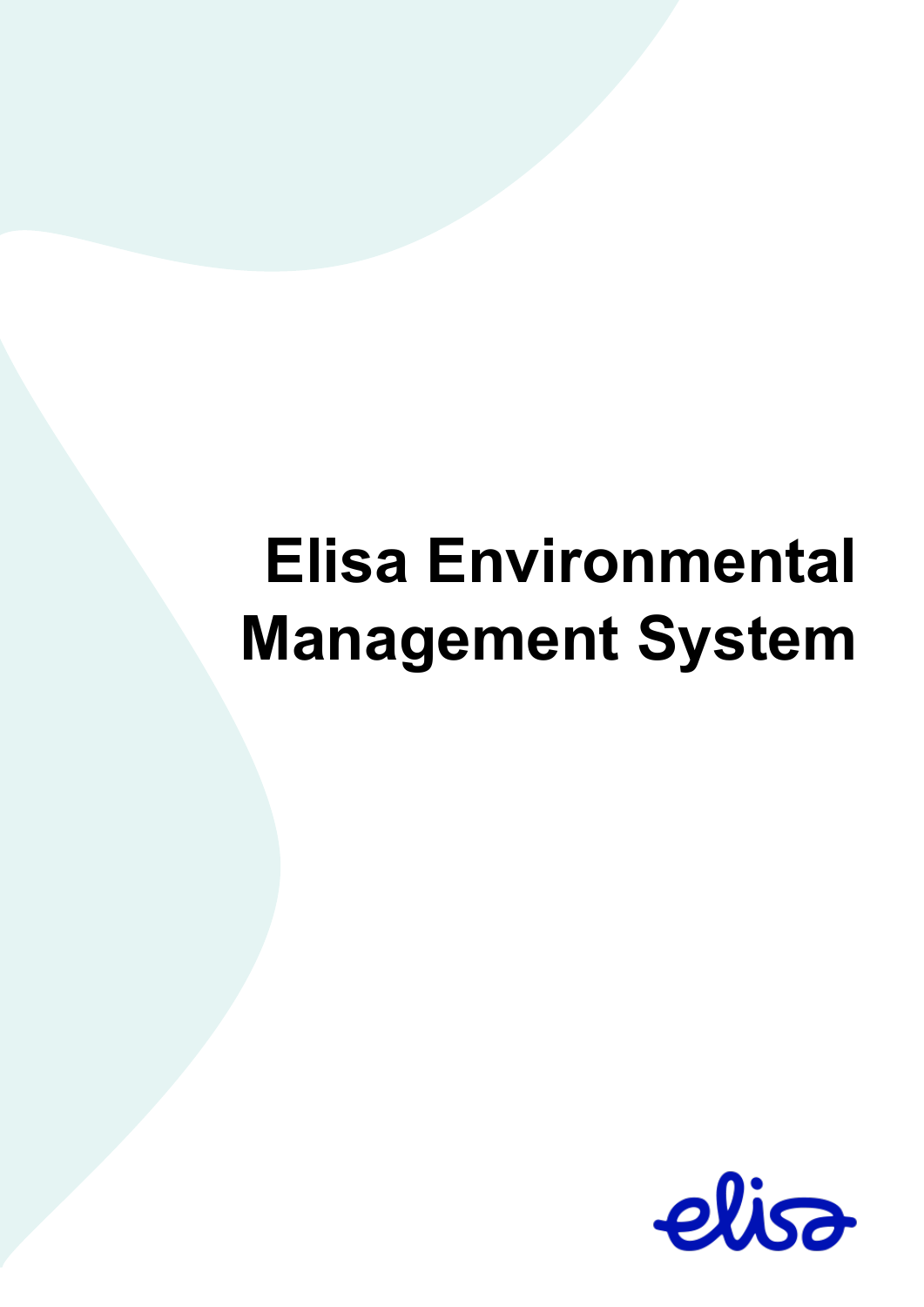# **Contents**

| 6 ENVIRONMENTAL RESPONSIBILITY METRICS AND THEIR CALCULATION7                  |  |
|--------------------------------------------------------------------------------|--|
|                                                                                |  |
|                                                                                |  |
|                                                                                |  |
|                                                                                |  |
|                                                                                |  |
|                                                                                |  |
|                                                                                |  |
|                                                                                |  |
|                                                                                |  |
|                                                                                |  |
|                                                                                |  |
|                                                                                |  |
|                                                                                |  |
|                                                                                |  |
|                                                                                |  |
| 10.1 Feedback on environmental responsibility and the whistleblowing channel11 |  |
|                                                                                |  |
|                                                                                |  |

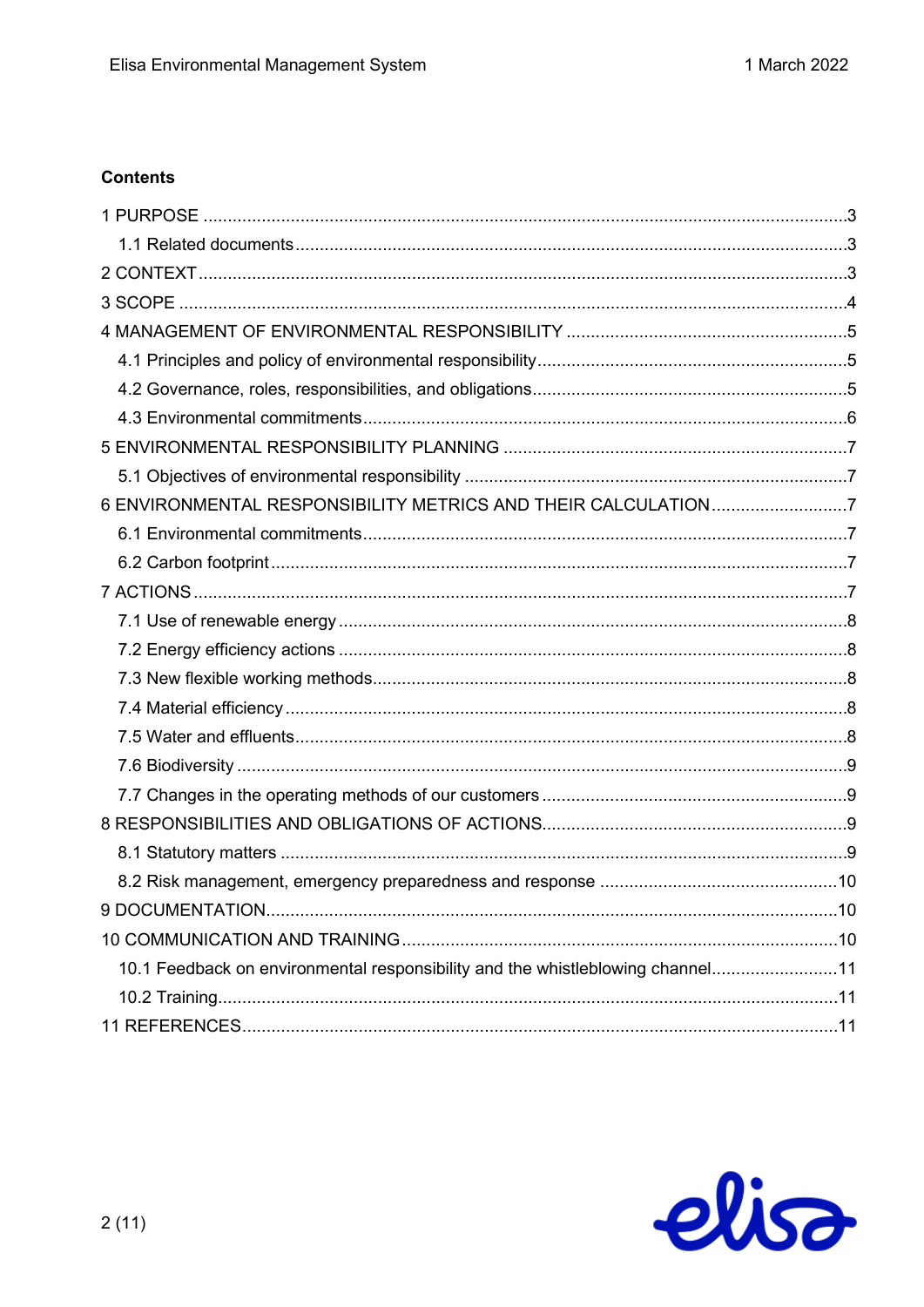# <span id="page-2-0"></span>**1 PURPOSE**

The overall purpose of the *Elisa Environmental Management System* (hereinafter *EMS*) is to support Elisa's mission of *A Sustainable Future Through Digitalisation*, which from an environmental management perspective means defining objectives, management processes, measurement, and development. Environmental responsibility work of Elisa is based on the *ISO 14001:2015* standard.

The Elisa Environmental Management System describes our operational context and the scope, objectives, and ways of managing our resource efficiency and environmental sustainability overall.

## <span id="page-2-1"></span>**1.1 Related documents**

The *Elisa Code of Conduct* sets the foundation for our own ethical business behaviour, while the *Elisa Code of Ethical Purchasing* describes the ethical and legal duties and responsibilities of our suppliers.

The *Elisa Environmental Policy* describes the compliance with legislation and regulations in our operations and how we commit to reduce environmental impact in our business and other operations.

The non-public *Elisa Energy Policy* describes optimisation of the *net energy balance* within all Elisa operations, which requires continuous development to stay at an optimal degree of *energy efficiency*.

The *Elisa Energy and GHG Emission Disclosure* is a supplement to our annual responsibility report.

# <span id="page-2-2"></span>**2 CONTEXT**

According to the IPCC report, human-induced climate change is a scientific fact. In addition to limiting emissions, it is important that the impact of climate change is widely recognised, and that action is taken. According to the Paris Agreement (2015), signed by nearly all countries in the world, emissions will be reduced globally. The objective is to limit the increase in the average global temperature to clearly below the limit of 2°C and to take action to limit global warming to below 1.5°C. In addition to reduced emissions, the Paris Agreement sets a long-term objective for adaptation to climate change.

Elisa is a provider of telecommunications and digital services. We serve approximately 2.8 million consumers, corporations and public organisations, and our comprehensive network consists of more than 6.2 million subscriptions. In addition to our main market areas Finland and Estonia, we also offer digital services in international markets. Elisa was the first Nordic operator to become carbon neutral.

The ICT industry is a key player in moving operating methods in a more environmentally friendly direction and thereby mitigating climate change. According to the *SMARTer 2030* report of the *Global e-Sustainability Initiative* (*GeSI*), the industry's products and services have potential to maintain global carbon dioxide emissions at the 2015 level. To reduce the  $CO<sub>2</sub>$  emissions of also other industries, the ICT industry must first take care of its own environmental impact. The *GSMA Enablement Report* states that the telecom industry holds potential to create a tenfold handprint compared to its footprint.

Elisa participated in the preparation of the *Climate and Environmental Strategy* for the ICT Sector through a working group in 2020, convened by the *Finnish Ministry of Transport and Communications*.

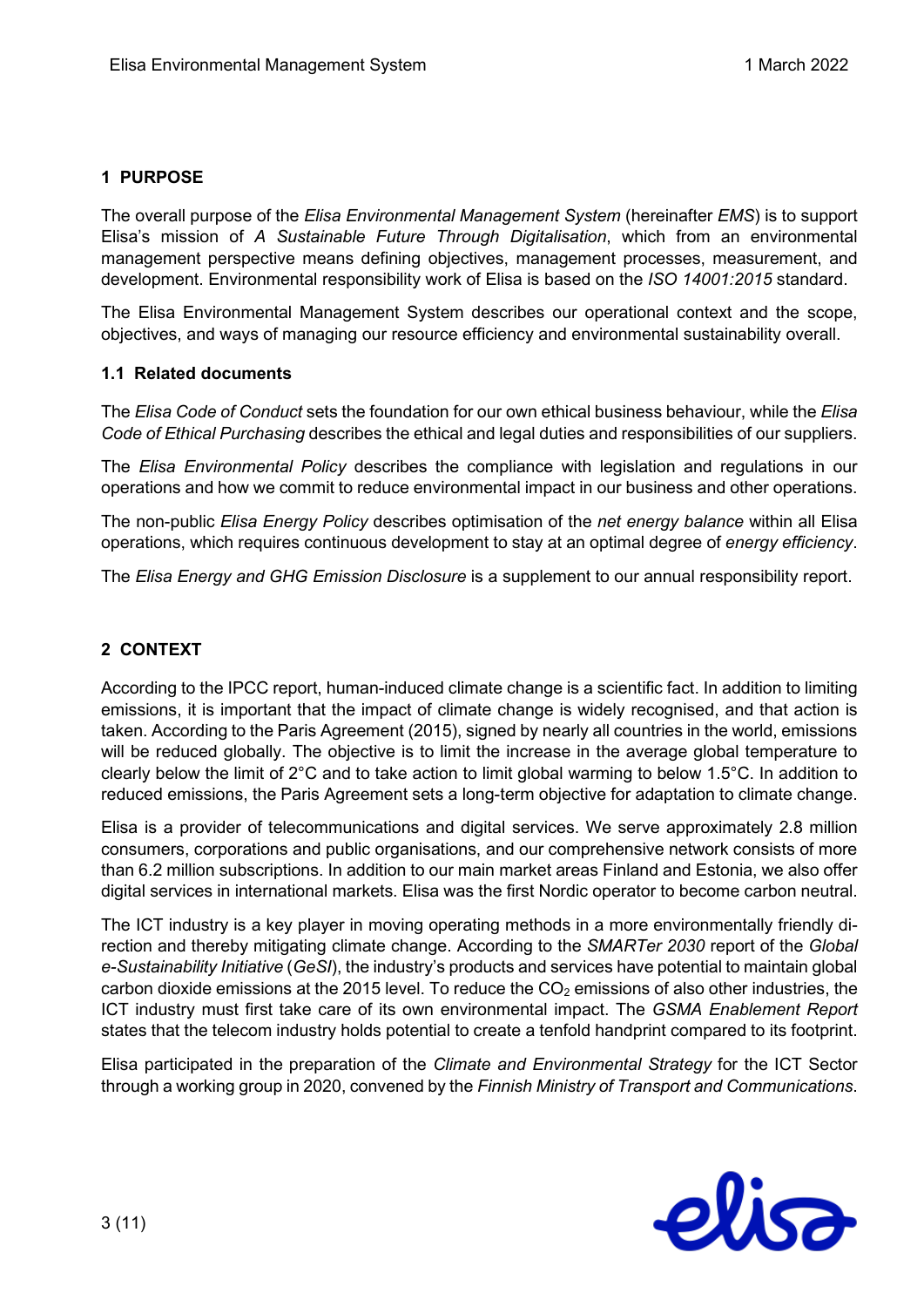The strategy recommends measures for an environmentally friendly ICT infrastructure and economy. This collaboration between industry, research, other organisations, and authorities is set to continue.

It is seen that ICT has positive impacts (handprint) such as carbon emission reduction in other sectors, environmental protection, and solutions for climate change adaption. Also, negative impacts (footprint) are highlighted, that is, emissions from energy consumption or otherwise, and usage of raw materials.

In the European Union and Finland, various obligations and laws have been laid down to control climate change. Many of the national regulations related to climate change mitigation are based on the obligations arising from the *UN Climate Convention* and EU regulation. The most important of these for Elisa are related to improving energy efficiency or limiting carbon dioxide emissions. In addition to climate change, the industry must also take other global environmental challenges into consideration.

Elisa has for over a decade done much work in energy efficiency and reducing carbon emissions, and is now increasing focus on usage of materials, which increases the significance of the circular economy even further. Laws and standards steer proper planning and the sensible use of natural resources by securing environmentally friendly production methods and waste management systems.

In addition to material efficiency, human rights and material procurement are key issues, especially when it comes to the *3TGs* (tin, tantalum, tungsten, and gold ore). These are also governed by laws and guidelines. The EU's *Registration, Evaluation, Authorisation and Restriction of Chemicals* (*REACH*) regulation guides manufacturing of ICT devices. It serves to protect human health and the environment from risks posed by chemicals and to improve competitiveness of the EU chemical industry. The use of certain metals, plastic softeners and fire retardants in ICT devices is restricted.

Biodiversity and water supply are examples of other important themes in environmental sustainability.

# <span id="page-3-0"></span>**3 SCOPE**

Elisa's operations are significantly affected by its operating environment. Based on our materiality assessment, we have identified that Elisa's business operations have both positive and negative impacts on our environment. Most Elisa's environmental impact results from the use of energy needed to provide our services. Other environmental impacts come from the recycling of devices and our operations. Additionally, our supply chain has an indirect impact. We are committed to continuously improving environmental impact of our operations and to promoting environmentally friendly business.

We want to be part of building a carbon-neutral society through transparent long-term activities. The reduction of carbon dioxide emissions has been part of our strategy since 2009. We issue half-yearly internal reports on our performance through our  $CO<sub>2</sub>$  emission reduction scorecard, and quarterly and annually in the context of our mandatory public financial and non-financial reporting and disclosures.

Concepts of environmental responsibility are mainly described in the ISO 14001:2015 standard and otherwise in this document or related documents (listed in section 1.1 above) or our public web pages.

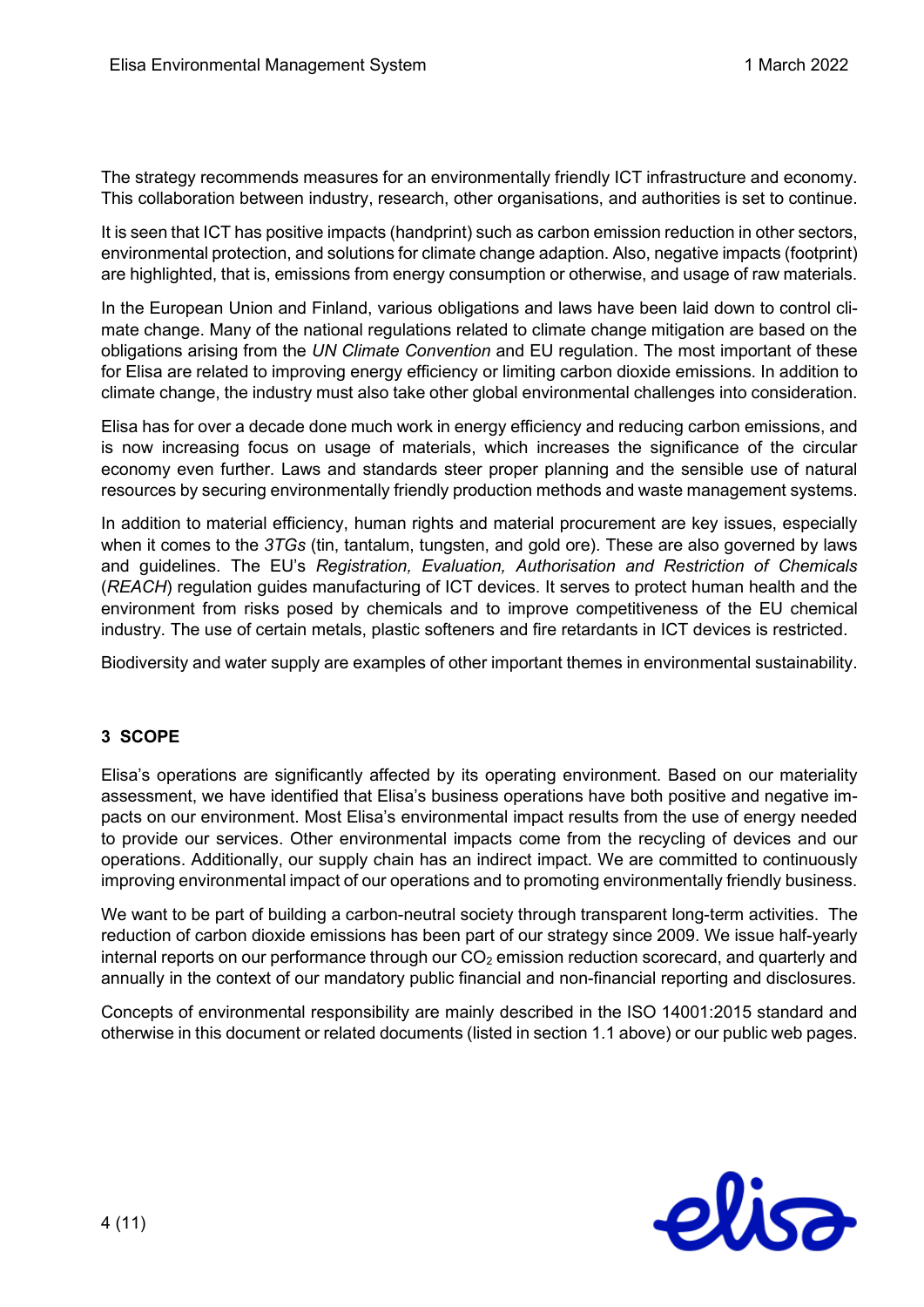## <span id="page-4-0"></span>**4 MANAGEMENT OF ENVIRONMENTAL RESPONSIBILITY**

Elisa's mission is A Sustainable Future Through Digitalisation, and responsibility is one of Elisa's values. Our commitment to sustainability and environmental responsibility, means that every Elisa employee keeps in mind the wellbeing of the environment and chooses environmentally friendly options. As part of responsible operations, we comply with laws and regulations in everything we do.

## <span id="page-4-1"></span>**4.1 Principles and policy of environmental responsibility**

The Elisa Code of Conduct forms the basis of our ethical operations. The Elisa Environmental Management System, with its objectives and practical processes to lead and measure responsible operations, is based on the Elisa Environmental Policy. This policy applies to all employees of Elisa and its subsidiaries, and also Elisa's subcontractors, suppliers and partners, as well as the members of Elisa's Board of Directors. Elisa is bound by an obligation to comply with applicable laws in all the countries in which we are engaged in business operations. The *Elisa Corporate Responsibility Management Board* (hereinafter *CRMB*) consisting of directors from business and support units of Elisa. The CRMB prepares guidelines and decisions related to environmental responsibility, as part of overall corporate responsibility. The *Elisa Corporate Executive Board* also has a representative in the CRMB. The Elisa Environmental Policy is approved by the *Elisa Corporate Executive Board*.

## <span id="page-4-2"></span>**4.2 Governance, roles, responsibilities, and obligations**

Elisa's environmental responsibility is part of Elisa's sustainability and governance. Key environmental objectives and metrics concerning Elisa's business operations are included in corporate responsibility.

The director of corporate responsibility oversees environmental responsibility as part of the overall area responsibility. Corporate responsibility managers handle development and operational support.

The CRMB (Elisa Corporate Responsibility Management Board) prepares guidelines and decisions regarding environmental responsibility as part of Elisa's corporate responsibility. In addition to the director and managers of corporate responsibility, the CRMB includes a representative of Elisa's Corporate Executive Board and directors from each of Elisa's business units and support operations.

The task of the *Elisa Environment and Energy Working Group* (hereinafter *EEWG*) is to audit energy efficiency throughout the group, set objectives for Elisa's energy efficiency, and prepare matters regarding energy efficiency and the carbon footprint. The EEWG also handles other areas of environmental responsibility, including carbon compensation, in a similar way. Matters prepared by the EEWG are discussed within the CRMB and, if required, by Elisa's Corporate Executive Board.

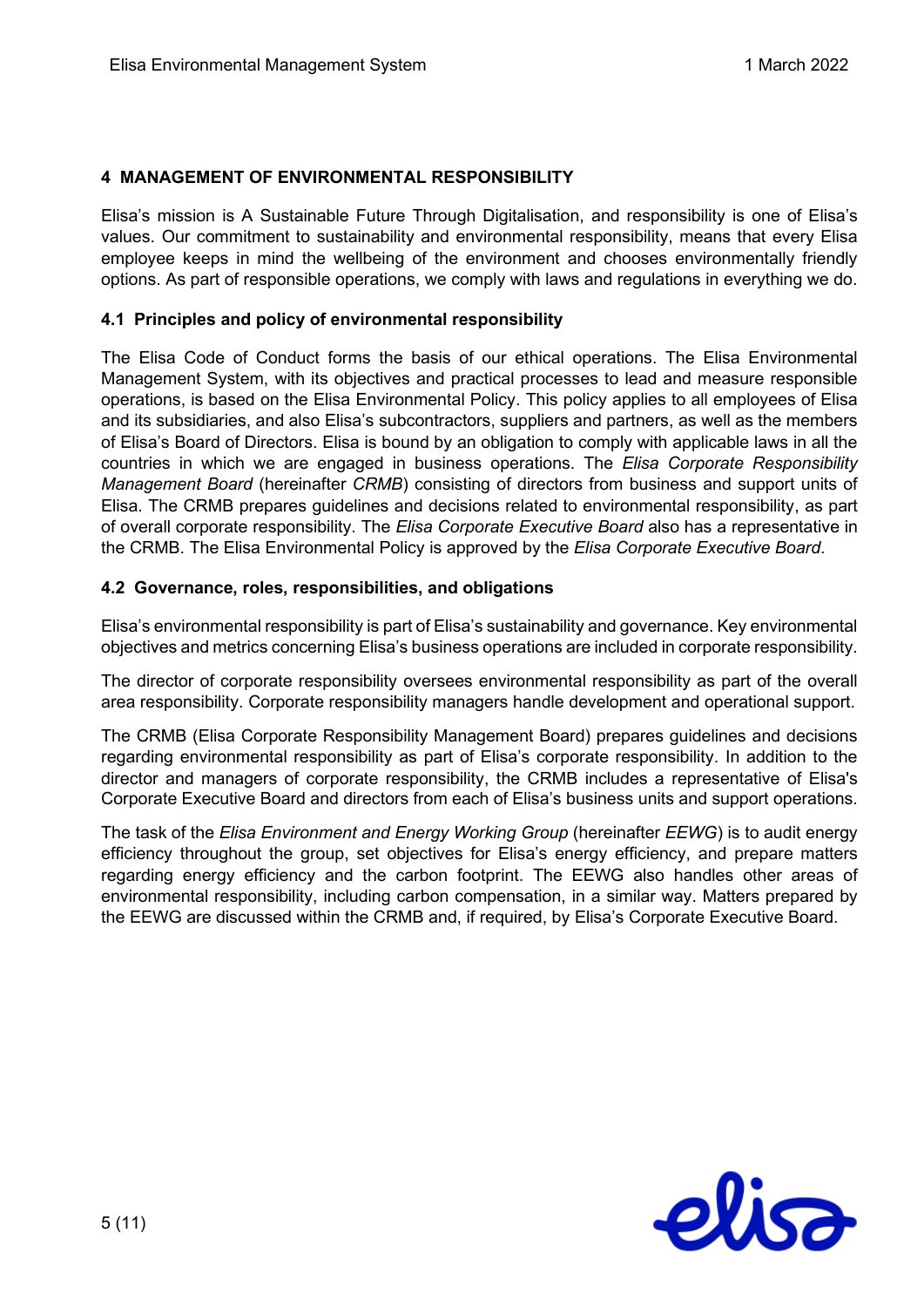

*Figure 1 Environmental sustainability management structure*

## <span id="page-5-0"></span>**4.3 Environmental commitments**

Elisa is a signatory to the UN Global Compact initiative. We are committed in our operations to adapting, supporting and implementing the basic principles of the UN, on human rights, employment principles, environment and anti-corruption, as well as to reporting our operations on a regular basis.

Elisa has joined Finland's *Energy Efficiency Agreement* (*Energiatehokkuussopimus*) and set energy efficiency objectives in accordance with that, meaning that energy efficiency improvement targets are 4% by 2020 and 7.5% by 2025 compared to the reference year 2016. We report our progress yearly.

Elisa was one of the first Finnish companies to determine its climate targets in compliance with the 1.5-degree requirements of the *Science Based Targets initiative* (*SBTi*). This means that we by 2025 plan to reduce emissions from our operations (Scope 1 and Scope 2) by 50 per cent from the 2016 level, as well as to reduce our emissions linked to travel and waste and emissions from our supply chain (Scope 3) by 12 per cent. Our Science Based targets are subject to review every five years.

Elisa has been a carbon neutral company since 2020, thanks to consistently implementing energysaving actions in our business since 2009. We did not start carbon offsetting until after this, in 2020.

Elisa's code of conduct covers the entire Elisa Corporation, meaning that it applies to all operations, employees, and partners of ours. Elisa's procurement is governed by the Code of Ethical Purchasing.

Elisa actively takes part also in selected local communities and is for example a member of climate partners networks of the City of Helsinki and the Tampere region in Finland. These networks set up partnerships to reduce the negative climate impact and improve the competitiveness of companies.

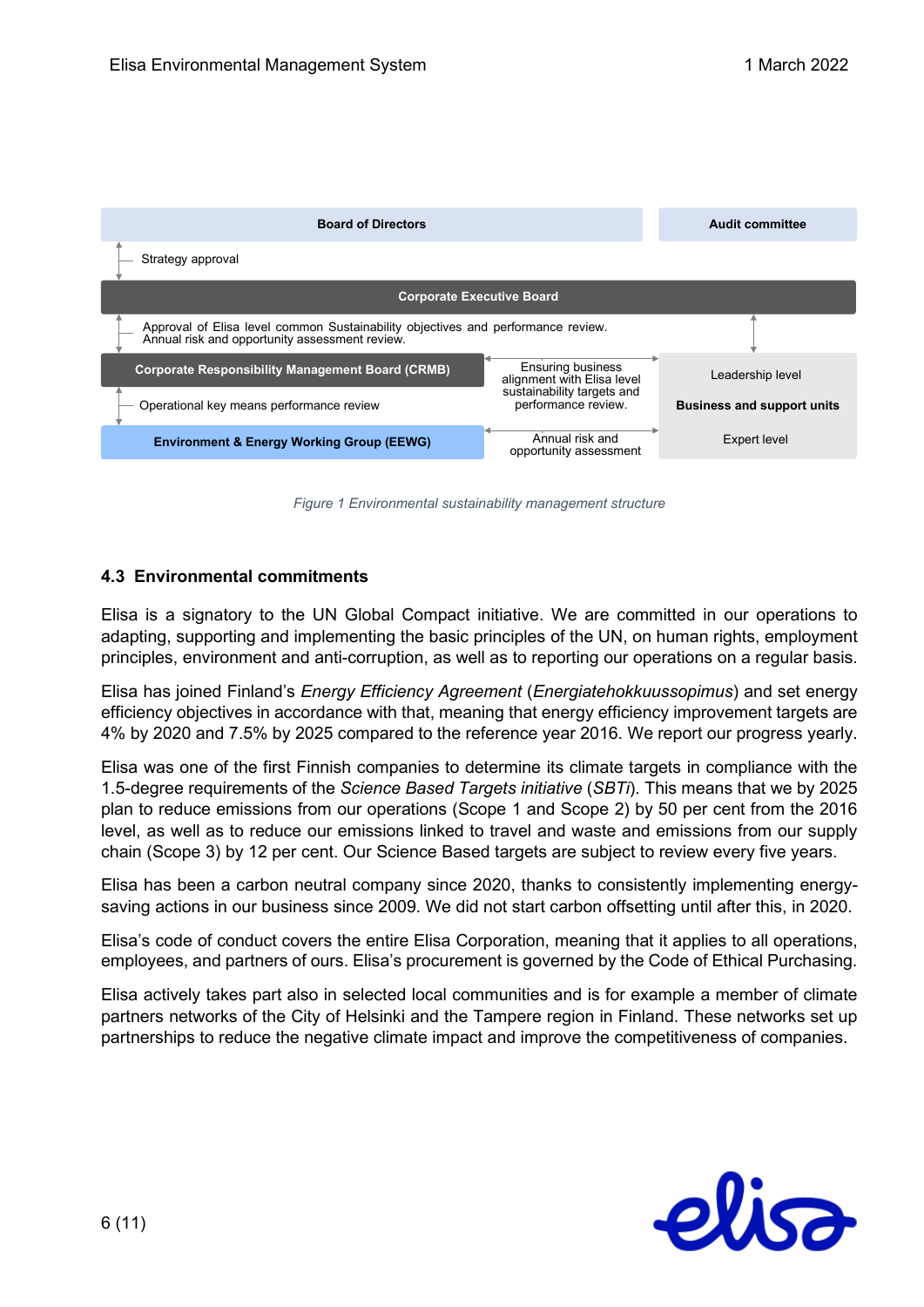## <span id="page-6-0"></span>**5 ENVIRONMENTAL RESPONSIBILITY PLANNING**

The audit of Elisa's environmental responsibility includes the annual review of environmental issues that are important in terms of business operations and their updating, if necessary. We plan our strategic targets and use metrics that monitor the progress of actions taken in line with our objectives.

## <span id="page-6-1"></span>**5.1 Objectives of environmental responsibility**

The objectives of Elisa's environmental responsibility are based on Elisa's environmental policy and a definition of significant aspects. Our objective is to reduce our own, as well our customers' carbon footprint, which is monitored every six months using our internal  $CO<sub>2</sub>$  emission reduction scorecard.

Elisa is committed to the climate targets of the Paris Agreement and became carbon neutral in 2020. Elisa has furthermore through *The Climate Pledge* committed to reaching a *Net Zero* target by 2040.

## <span id="page-6-2"></span>**6 ENVIRONMENTAL RESPONSIBILITY METRICS AND THEIR CALCULATION**

## <span id="page-6-3"></span>**6.1 Environmental commitments**

Elisa's internal  $CO<sub>2</sub>$  emissions reduction scorecard is calculated semi-annually. Objectives are mainly set for business units six months at a time. Performance status, latest business target estimates (LE), and any changes of responsible persons are identified. Calculation results are returned to controllers.

The  $CO<sub>2</sub>$  emissions reductions scorecard consists of metrics for both carbon footprint and handprint.

## <span id="page-6-4"></span>**6.2 Carbon footprint**

Elisa's carbon footprint is calculated according to the *Greenhouse Gas Protocol* developed by the *World Resources Institute and the World Business Council for Sustainable Development* (*WBCSD*).

Elisa's carbon footprint is calculated and assured annually. The results are reported in the *Elisa Responsibility Report*, released in conjunction with Elisa's annual report. We thoroughly report our climate actions in the *CDP* (*Carbon Disclosure Project*) report, which includes the carbon footprint of Elisa's value chain, a description of management and the risks and opportunities of climate change.

## <span id="page-6-5"></span>**7 ACTIONS**

Elisa's energy consumption is interlinked with our business growth, arriving mostly from our communications networks in Finland and Estonia. That is why actions to reduce carbon footprint are foremost directed at the energy consumption from the production of Elisa's services. Procurement of renewable and emission-free energy helps us to reduce the carbon footprint of energy consumption.

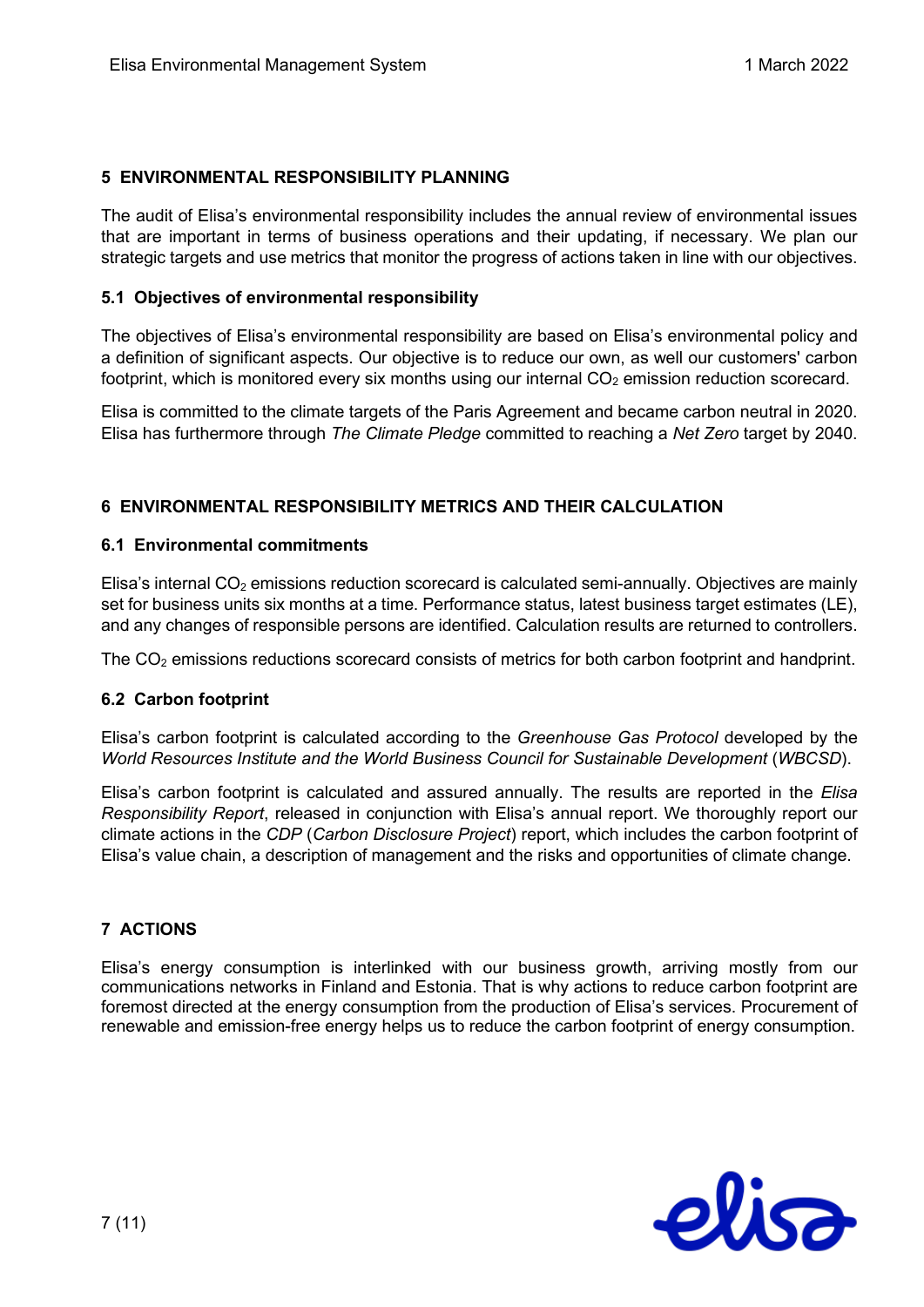## <span id="page-7-0"></span>**7.1 Use of renewable energy**

All electricity consumed by Elisa in Finland and Estonia is origin-labelled renewable or emission-free energy. The production form is determined when acquiring certificates of origin. In Finland Elisa uses renewable district cooling, and we also investigate opportunities for other forms of renewable energy.

## <span id="page-7-1"></span>**7.2 Energy efficiency actions**

Development of energy-efficient technology for radio networks and data centres reduces carbon emissions. In Elisa's mobile networks, significant energy efficiency actions are network redesign and modernisation, as well as various energy-saving features. In our data centres, optimised cooling is the most significant energy efficiency action. Solution based on waste energy from data centres make it possible to fully utilise the heat energy generated by the servers for district heating in the region.

## <span id="page-7-2"></span>**7.3 New flexible working methods**

Elisa's flexible working methods and user-based optimisation of facilities support remote working and virtual conferencing. Savings come from less travel and more effective office space per employee.

## <span id="page-7-3"></span>**7.4 Material efficiency**

A significant part of environmental impacts of the ICT sector come from manufacturing of devices that we sell to customers. We can reduce negative impacts of such devices by further integrating circular economy into our operations, for example through device repair and refurbishing services of *Fonum*.

Elisa has collection receptacles at its shops for waste, which is taken for reprocessing to become raw material for new electronic devices. Devices are recycled to recover reusable metals and to reduce environmental impact of the manufacturing stage. Elisa delivers functional mobile phones for reuse. We have also enhanced repackaging and checking methods for devices returned during the permitted return period for distance selling, so that functional devices can be efficiently delivered for reuse.

## <span id="page-7-4"></span>**7.5 Water and effluents**

Industrial processes of many companies have significant impact on clean water, for them making it a vital area of corporate environmental responsibility. Elisa does not have such manufacturing operations. The biggest direct water-related aspects come from offices, underlined by the fact that 97 per cent of our employees are office workers. Our operations are furthermore mostly located in the Nordics and Baltics, which do not have similar water scarcity problems as many other regions globally. Elisa discloses water usage on a level of granularity relevant for the operations. We acknowledge that the biggest impacts and risks related to water come from our supply chain, as that includes manufacturing, which might be in regions with a higher degree of water stress. By investing these areas of activities, we can identify water-related goals with our partners. Also, with an increasing number of international offices, we will in the continuation revisit our policies and actions on water.

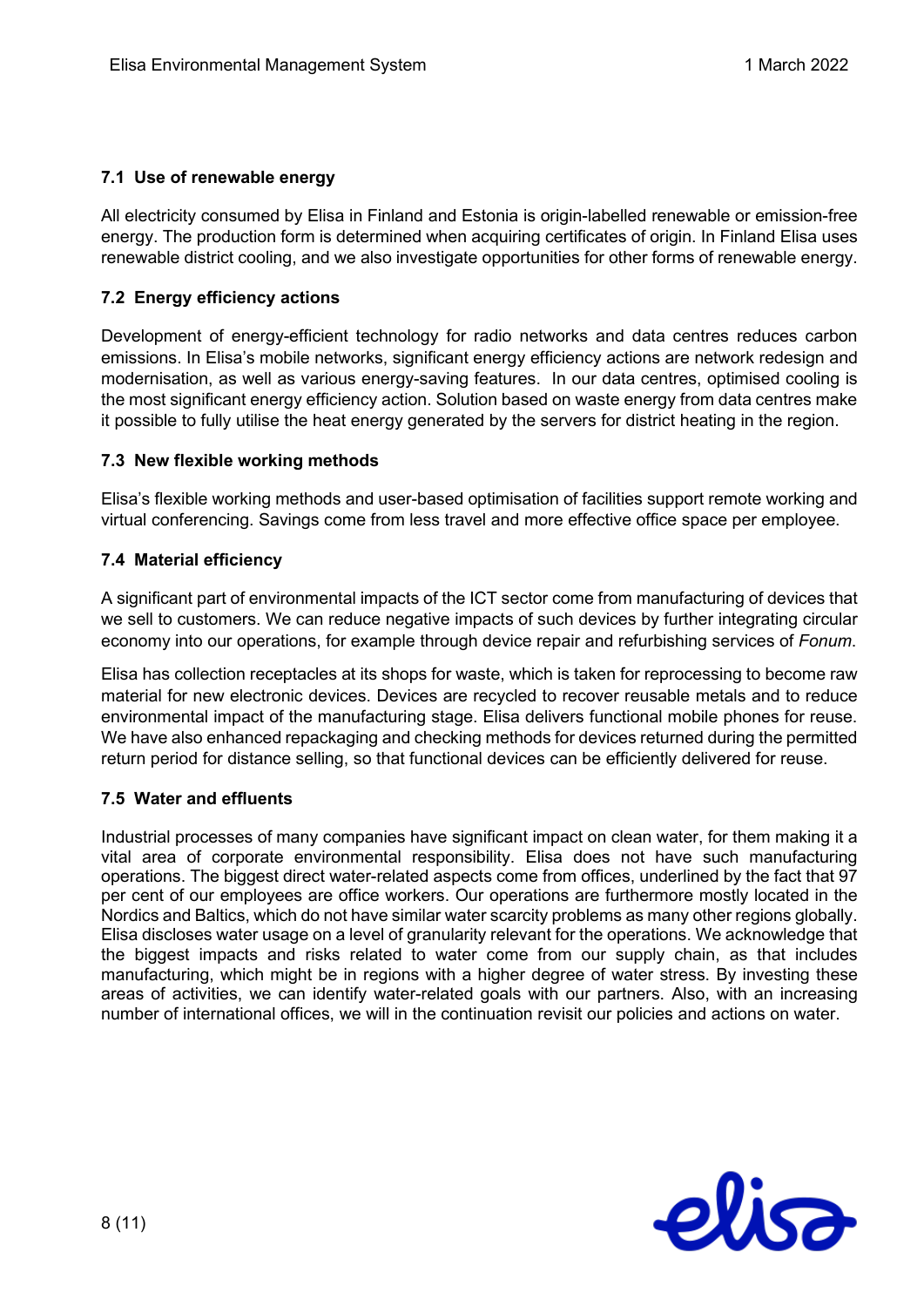## <span id="page-8-0"></span>**7.6 Biodiversity**

Reduced biodiversity and its negative impact on ecosystem services, such as natural resources and regulation mechanisms, is an area that poses risks for any kind of business. Elisa can best protect biodiversity and clean water availability by combating climate change by the means at our disposal.

## <span id="page-8-1"></span>**7.7 Changes in the operating methods of our customers**

By using Elisa's products and services, our customers can ideally improve the efficiency of their operating methods and save not only money, but at the same time reduce their own carbon footprint.

Our customers obtain the most significant carbon emissions reductions from using virtual interaction solutions. They replace the need for travel, which reduces both carbon dioxide and other traffic-related emissions. As less office space is needed, savings are possible in energy consumption of facilities.

## <span id="page-8-2"></span>**8 RESPONSIBILITIES AND OBLIGATIONS OF ACTIONS**

<span id="page-8-3"></span>Our environmental responsibility actions are allocated to persons responsible for respective functions.

## **8.1 Statutory matters**

At Elisa, we believe it is important that we operate in compliance with laws and regulations. The construction of new networks follows the *Land Use and Building Act* and the *Land Use and Building Decree*. Environmental laws obligate us to identify the environmental risks of our operations and to prevent and limit any environmental contamination.

The *EU Energy Efficiency Directive* obligates us to conduct an energy audit every four years and report the audit results.

The *Waste Act* sets a general awareness and disclosure obligation. We report the volume of waste generated annually to the waste reporting system of the *Helsinki Region Environmental Services Authority* (*HSY*). Elisa reports its entire waste volume to HSY's *Petra* system. The producer responsibility defined in the Waste Act applies to us regarding the devices we import for sales or for our production network.

With regards to ICT hardware that Elisa offers (routers, switches, servers, videoconferencing equipment, mobile phones, etc.), we are governed by the *Act on Restriction of the Use of Certain Hazardous Substances in Electrical and Electronic Equipment* and the *Ministry of the Environment's Decree on Restriction of the Use of Certain Hazardous Substances in Electrical and Electronic Equipment*, as well as the *Ecodesign Act*. Elisa has verified that these laws and regulations are fulfilled through subcontracting agreements or by contacting the hardware manufacturers.

Regarding devices that we import and those sold under our own brand, we are a member of the *ICT Producer Cooperative* (*Elker Oy*). We pay recycling fees on a quarterly basis according to reports.

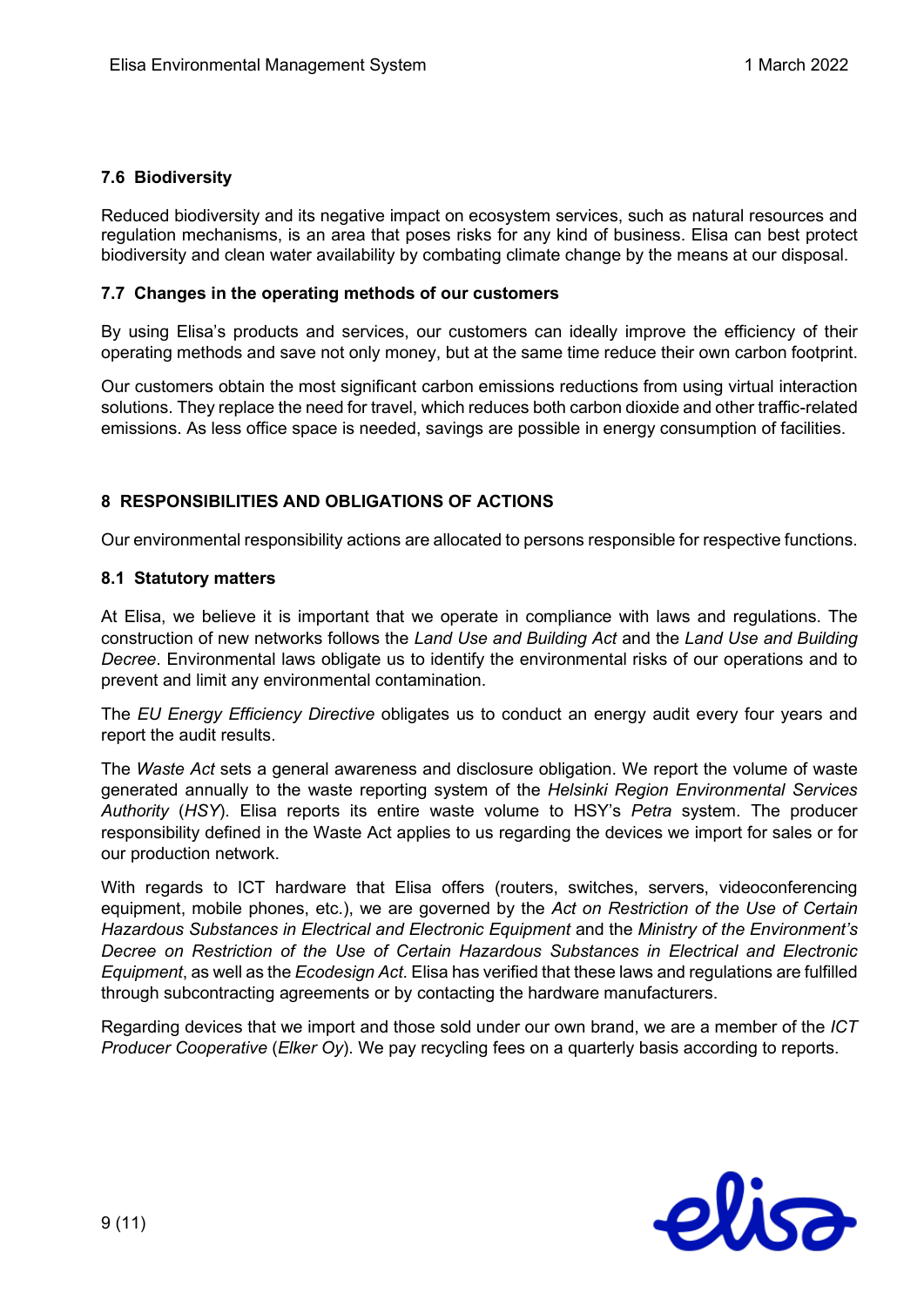We have separate collection receptacles for devices returned by consumers in our shops, and we have a separate nationwide collection system, as required in the legislation, through the producer cooperative. Similarly, Elker Oy fulfils the obligation of recycling and reuse.

Regarding packaging waste, we fulfil our obligations by being a member of the *Rinki* service company, which is responsible for the collection, recycling, and reuse of packaging waste. We report our packaging waste volume annually to Rinki, which forwards the information to the *Pirkanmaa Regional Environment Centre*. We pay an annual fee to Rinki, plus a fee for a report of packaging waste by waste fraction.

We have separate receptacles for batteries and accumulators in our shops. We are a member of *Recser Oy*, which arranges the collection, recycling, and reuse of battery waste. We are obligated to report and pay waste processing fees to Recser regarding the batteries and accumulators of the laptops we import. In practice, we pay producer community and recycling fees once a year regarding reported batteries and accumulators.

We also import accumulators to supply emergency power to the radio network. These accumulators are recycled and disposed of via Kuusakoski. We report these annually to the *Pirkanmaa Centre for Economic Development, Transport, and the Environment*.

Elisa follows the standards of the local water supply networks.

## <span id="page-9-0"></span>**8.2 Risk management, emergency preparedness and response**

The *Environment and Energy Working Group* (*EEWG*) reviews Elisa's environmental risks through climate scenarios that are important to Elisa. The most significant of these are climate risks that have a particular impact on the reliability of services as extreme weather conditions increase. We apply the guidelines of the *Financial Stability Board Taskforce* on *Climate-related Financial Disclosures* (*TCFD*) to the assessment of financial risks. We assess the probability of risks, the actions required and associated costs annually.

## <span id="page-9-1"></span>**9 DOCUMENTATION**

Elisa uses a corporate sustainability management system to collect and calculate the key indicators and metrics of environmental responsibility.

## <span id="page-9-2"></span>**10 COMMUNICATION AND TRAINING**

Once a year, Elisa releases a responsibility report that also includes key figures for environmental responsibility and key events of the year. The responsibility report is prepared in accordance with the accounting guidelines of the *Global Reporting Initiative* (*GRI*) Core requirements, *SASB*, and TCFD.

Elisa furthermore reports its carbon dioxide emissions to CDP. Elisa releases the results of its carbon emission reduction metrics and calculation principles of its limitations and assumptions at its website.